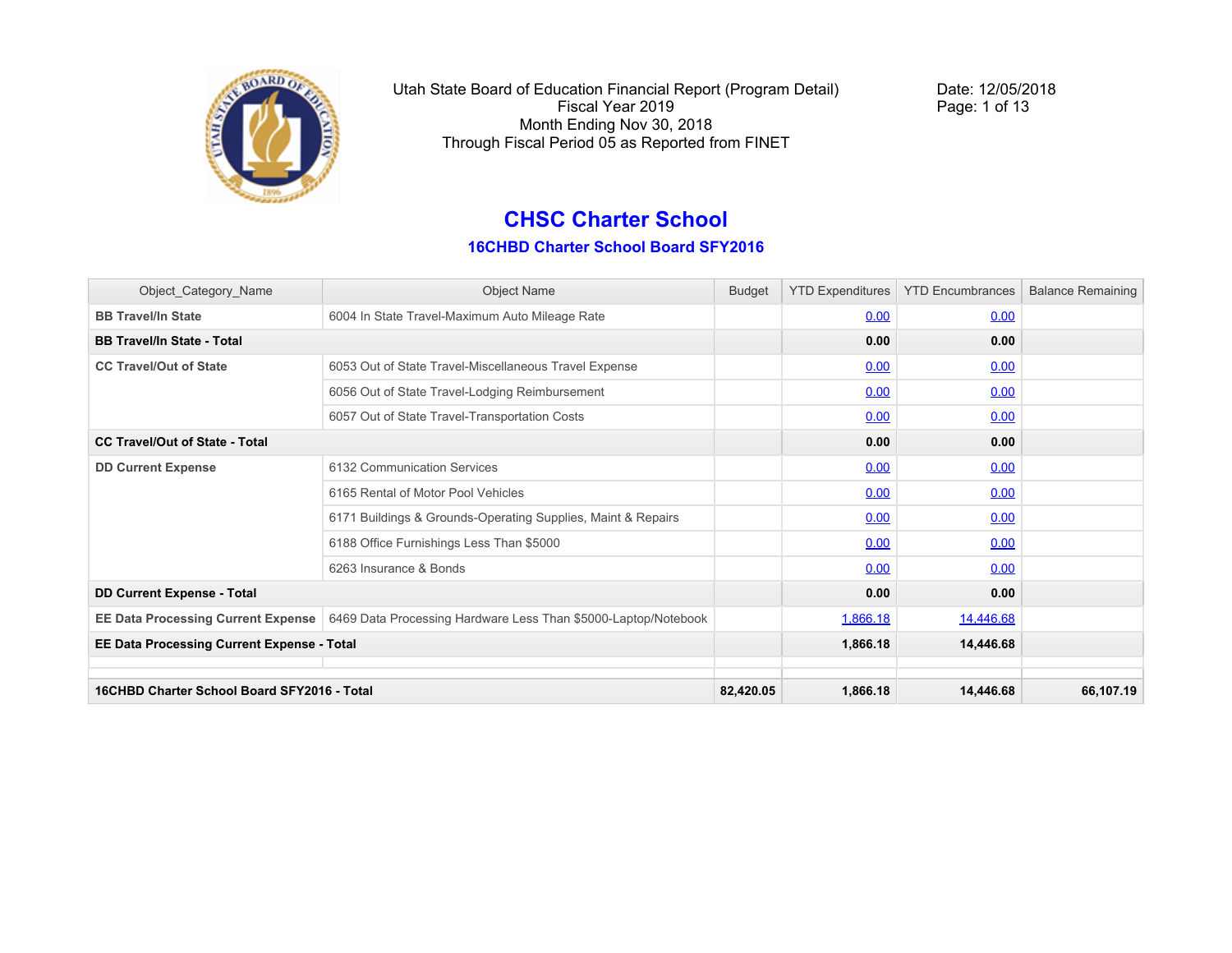

Date: 12/05/2018 Page: 2 of 13

# **CHSC Charter School**

**16CHMT Charter School Mentoring SFY2018**

| Object_Category_Name                                             | <b>Object Name</b>                                 | <b>Budget</b> | <b>YTD Expenditures</b> | <b>YTD Encumbrances</b> | <b>Balance Remaining</b> |
|------------------------------------------------------------------|----------------------------------------------------|---------------|-------------------------|-------------------------|--------------------------|
| <b>CC Travel/Out of State</b>                                    | 6057 Out of State Travel-Transportation Costs      |               | 0.00                    | 0.00                    |                          |
| <b>CC Travel/Out of State - Total</b>                            |                                                    |               | 0.00                    | 0.00                    |                          |
| <b>DD Current Expense</b>                                        | 6137 Professional & Technical Services-Non-medical |               | 17,041.21               | 3,170.00                |                          |
| <b>DD Current Expense - Total</b>                                |                                                    |               | 17,041.21               | 3.170.00                |                          |
| HH Other Charges/Pass Through   7511 State Distributions to LEAs |                                                    |               | 0.00                    | 0.00                    |                          |
| HH Other Charges/Pass Through - Total                            |                                                    |               | 0.00                    | 0.00                    |                          |
|                                                                  |                                                    |               |                         |                         |                          |
| 16CHMT Charter School Mentoring SFY2018 - Total                  |                                                    | 414.530.74    | 17,041.21               | 3.170.00                | 394.319.53               |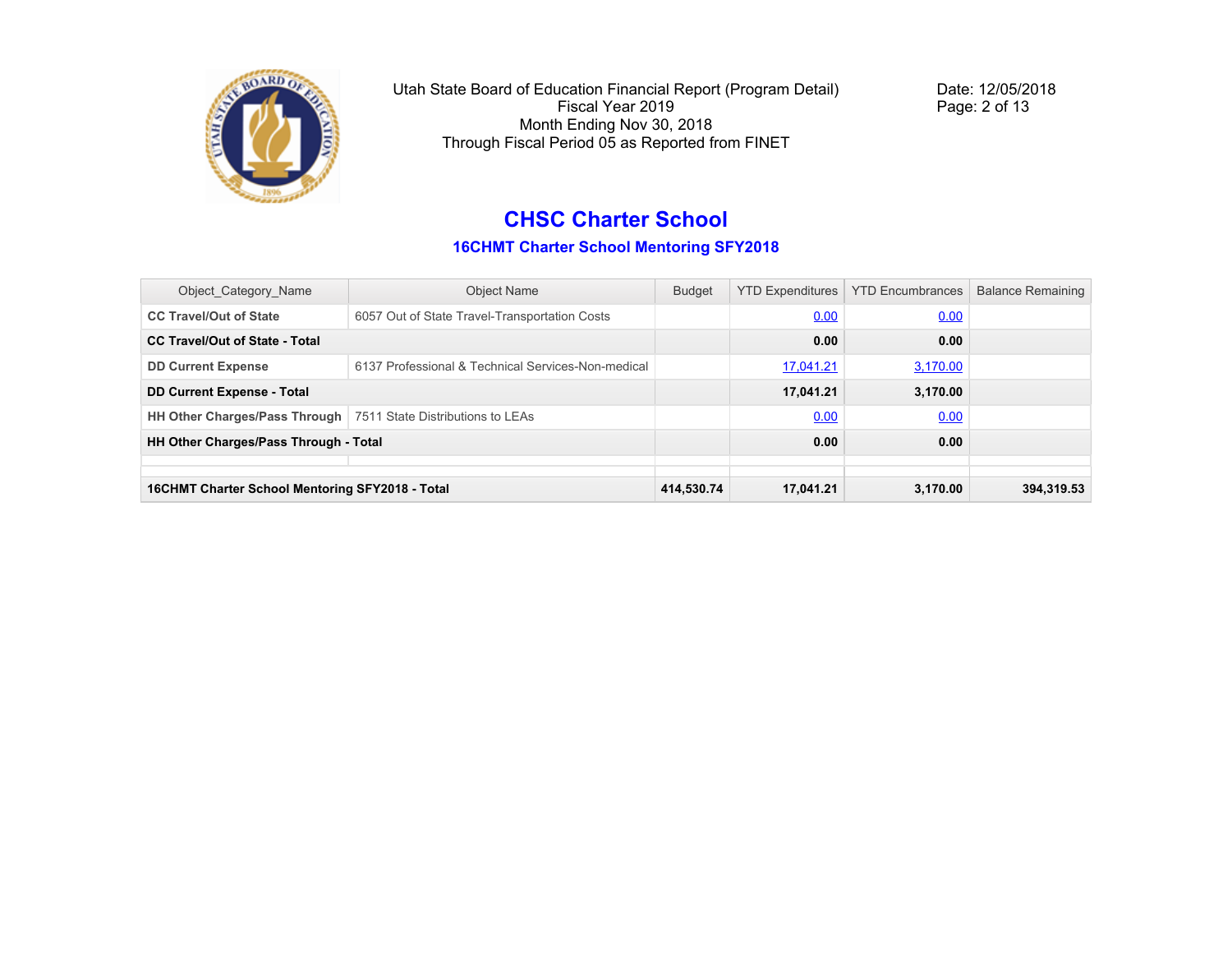

Date: 12/05/2018 Page: 3 of 13

### **CHSC Charter School**

| Object Category Name                 | <b>Object Name</b>                                              | <b>Budget</b> |            | YTD Expenditures   YTD Encumbrances | <b>Balance Remaining</b> |
|--------------------------------------|-----------------------------------------------------------------|---------------|------------|-------------------------------------|--------------------------|
| <b>AA Personnel Services</b>         | 5101 Regular Salaries & Wages                                   |               | 98,225.91  | 0.00                                |                          |
|                                      | 5110 Leave Paid                                                 |               | 14,128.26  | 0.00                                |                          |
|                                      | 5130 Overtime Paid (FLSA Exempt & Non-Exempt)                   |               | 48.00      | 0.00                                |                          |
|                                      | 5135 Compensatory/Excess Time Used                              |               | 444.92     | 0.00                                |                          |
|                                      | 5140 Compensatory/Excess Time Earned (FLSA Exempt & Non-Exempt) |               | 721.03     | 0.00                                |                          |
|                                      | 5160 State Retirement                                           |               | 25,980.88  | 0.00                                |                          |
|                                      | 5170 FICA/Medicare                                              |               | 8,520.50   | 0.00                                |                          |
|                                      | 5180 Health, Dental, Life & Long-Term Disability Insurance      |               | 19,368.09  | 0.00                                |                          |
|                                      | 5190 Unemployment & Workers Compensation Insurance              |               | 883.23     | 0.00                                |                          |
|                                      | 5199 Compensatory/Excess Time Earned Benefits (FLSA Exempt)     |               | 252.56     | 0.00                                |                          |
|                                      | 5300 State Leave Pool                                           |               | 6,677.73   | 0.00                                |                          |
| <b>AA Personnel Services - Total</b> |                                                                 |               | 175,251.11 | 0.00                                |                          |
| <b>BB Travel/In State</b>            | 6002 In State Travel-Reduced Auto Mileage Rate                  |               | 52.08      | 0.00                                |                          |
|                                      | 6004 In State Travel-Maximum Auto Mileage Rate                  |               | 0.00       | 0.00                                |                          |
|                                      | 6005 In State Travel-Meal Reimbursement                         |               | 76.00      | 0.00                                |                          |
|                                      | 6007 In State Travel-Transportation Costs                       |               | 44.10      | 0.00                                |                          |
| <b>BB Travel/In State - Total</b>    |                                                                 |               | 172.18     | 0.00                                |                          |
| <b>CC Travel/Out of State</b>        | 6053 Out of State Travel-Miscellaneous Travel Expense           |               | 0.00       | 0.00                                |                          |
|                                      | 6055 Out of State Travel-Meal Reimbursement                     |               | 0.00       | 0.00                                |                          |
|                                      | 6056 Out of State Travel-Lodging Reimbursement                  |               | 0.00       | 0.00                                |                          |
|                                      | 6057 Out of State Travel-Transportation Costs                   |               | 0.00       | 0.00                                |                          |
|                                      | 6062 Out of State Travel-Boards, Councils & Committee Members   |               | 0.00       | 0.00                                |                          |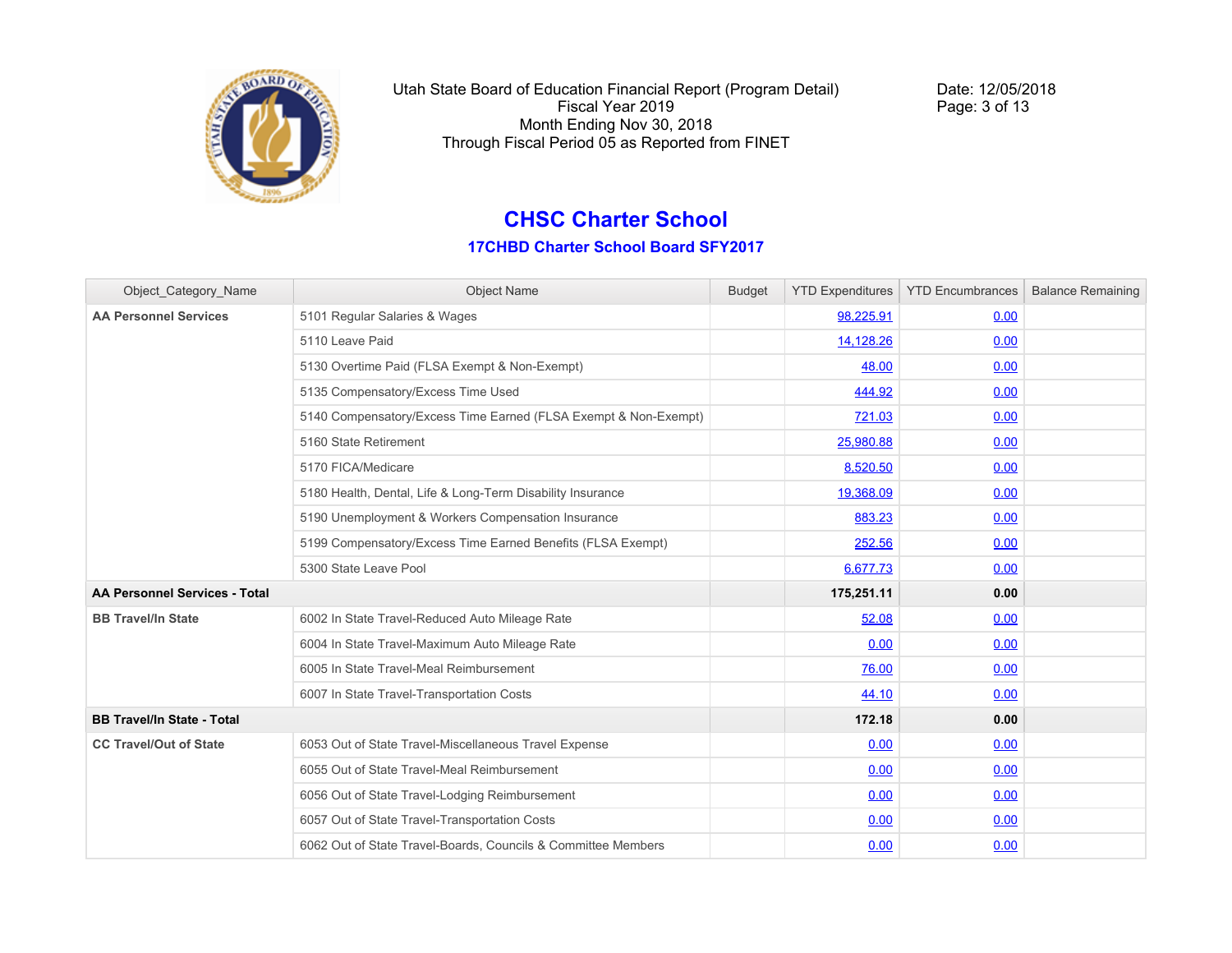

Date: 12/05/2018 Page: 4 of 13

### **CHSC Charter School**

| Object_Category_Name                                            | <b>Object Name</b>                       | <b>Budget</b> | <b>YTD Expenditures</b> | <b>YTD Encumbrances</b> | <b>Balance Remaining</b> |
|-----------------------------------------------------------------|------------------------------------------|---------------|-------------------------|-------------------------|--------------------------|
| <b>CC Travel/Out of State - Total</b>                           |                                          |               | 0.00                    | 0.00                    |                          |
| <b>DD Current Expense</b>                                       | 6132 Communication Services              |               | 0.00                    | 0.00                    |                          |
|                                                                 | 6143 Moving Expenses                     |               | 0.00                    | 0.00                    |                          |
|                                                                 | 6181 Office Supplies                     |               | 0.00                    | 0.00                    |                          |
|                                                                 | 6186 Photocopy Expenses                  |               | 0.00                    | 0.00                    |                          |
|                                                                 | 6188 Office Furnishings Less Than \$5000 |               | 0.00                    | 0.00                    |                          |
| <b>DD Current Expense - Total</b>                               |                                          |               | 0.00                    | 0.00                    |                          |
| HH Other Charges/Pass Through   7523 Transfer of Indirect Costs |                                          |               | 43,111.77               | 0.00                    |                          |
| HH Other Charges/Pass Through - Total                           |                                          |               | 43,111.77               | 0.00                    |                          |
|                                                                 |                                          |               |                         |                         |                          |
| 17CHBD Charter School Board SFY2017 - Total                     |                                          | 904,850.42    | 218,535.06              | 0.00                    | 686,315.36               |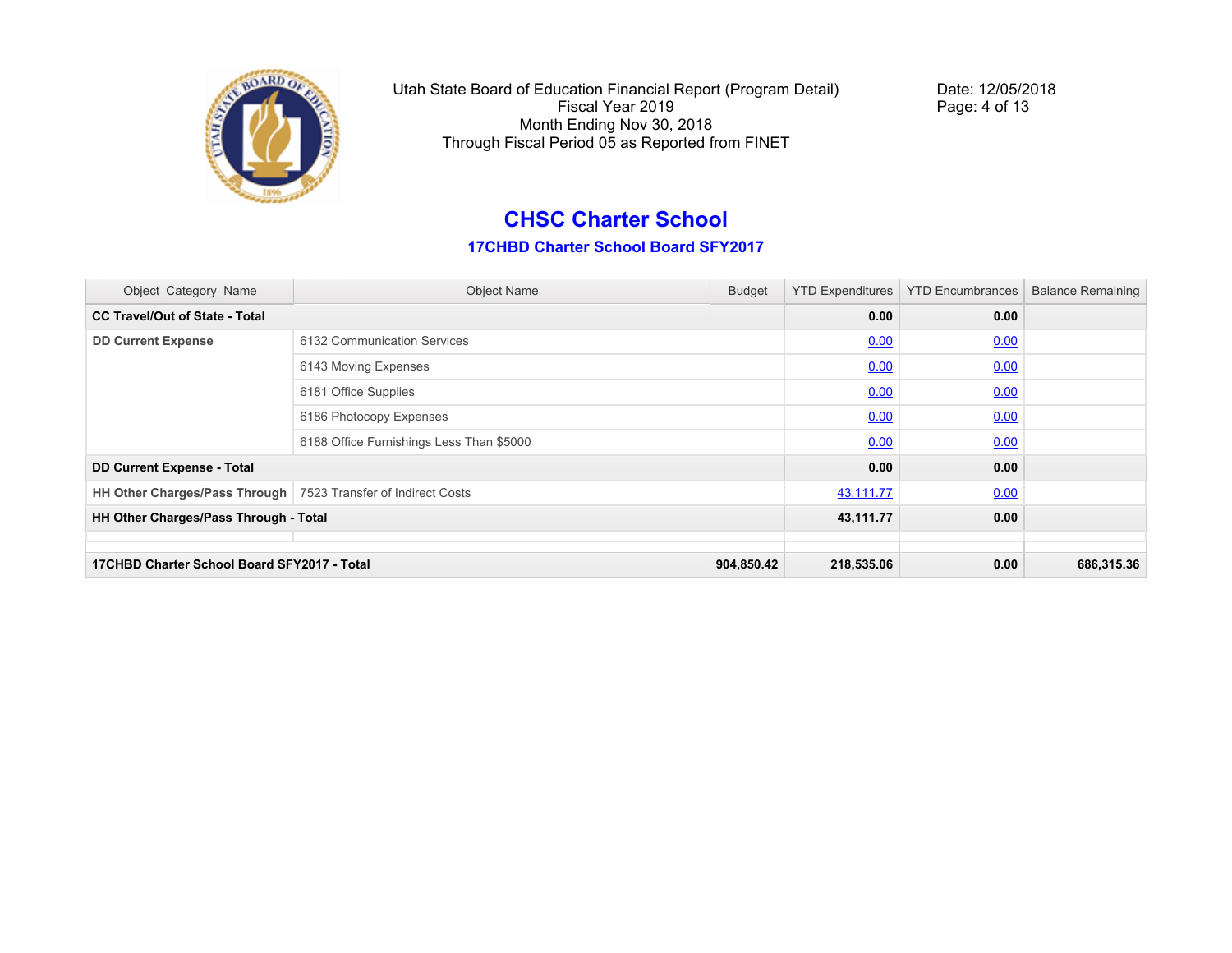

Date: 12/05/2018 Page: 5 of 13

## **CHSC Charter School**

| Object Category Name              | <b>Object Name</b>                                                  | <b>Budget</b> | <b>YTD</b><br>Expenditures | <b>YTD</b><br>Encumbrances | <b>Balance</b><br>Remaining |
|-----------------------------------|---------------------------------------------------------------------|---------------|----------------------------|----------------------------|-----------------------------|
| <b>AA Personnel Services</b>      | 5101 Regular Salaries & Wages                                       |               | 1,650.00                   | 0.00                       |                             |
|                                   | 5110 Leave Paid                                                     |               | 0.00                       | 0.00                       |                             |
|                                   | 5135 Compensatory/Excess Time Used                                  |               | 0.00                       | 0.00                       |                             |
|                                   | 5140 Compensatory/Excess Time Earned (FLSA Exempt & Non-<br>Exempt) |               | 0.00                       | 0.00                       |                             |
|                                   | 5150 Incentive Award                                                |               | 0.00                       | 0.00                       |                             |
|                                   | 5160 State Retirement                                               |               | 0.00                       | 0.00                       |                             |
|                                   | 5170 FICA/Medicare                                                  |               | 139.15                     | 0.00                       |                             |
|                                   | 5180 Health, Dental, Life & Long-Term Disability Insurance          |               | 0.00                       | 0.00                       |                             |
|                                   | 5190 Unemployment & Workers Compensation Insurance                  |               | 11.31                      | 0.00                       |                             |
|                                   | 5199 Compensatory/Excess Time Earned Benefits (FLSA Exempt)         |               | 0.00                       | 0.00                       |                             |
|                                   | 5300 State Leave Pool                                               |               | 0.00                       | 0.00                       |                             |
| AA Personnel Services - Total     |                                                                     |               | 1,800.46                   | 0.00                       |                             |
| <b>BB Travel/In State</b>         | 6002 In State Travel-Reduced Auto Mileage Rate                      |               | 44.88                      | 0.00                       |                             |
|                                   | 6004 In State Travel-Maximum Auto Mileage Rate                      |               | 921.78                     | 0.00                       |                             |
|                                   | 6005 In State Travel-Meal Reimbursement                             |               | 0.00                       | 0.00                       |                             |
|                                   | 6006 In State Travel-Lodging Reimbursement                          |               | 0.00                       | 0.00                       |                             |
| <b>BB Travel/In State - Total</b> |                                                                     |               | 966.66                     | 0.00                       |                             |
| <b>CC Travel/Out of State</b>     | 6053 Out of State Travel-Miscellaneous Travel Expense               |               | 0.00                       | 0.00                       |                             |
|                                   | 6055 Out of State Travel-Meal Reimbursement                         |               | 110.00                     | 0.00                       |                             |
|                                   | 6056 Out of State Travel-Lodging Reimbursement                      |               | 1,478.28                   | 0.00                       |                             |
|                                   | 6057 Out of State Travel-Transportation Costs                       |               | 214.60                     | 0.00                       |                             |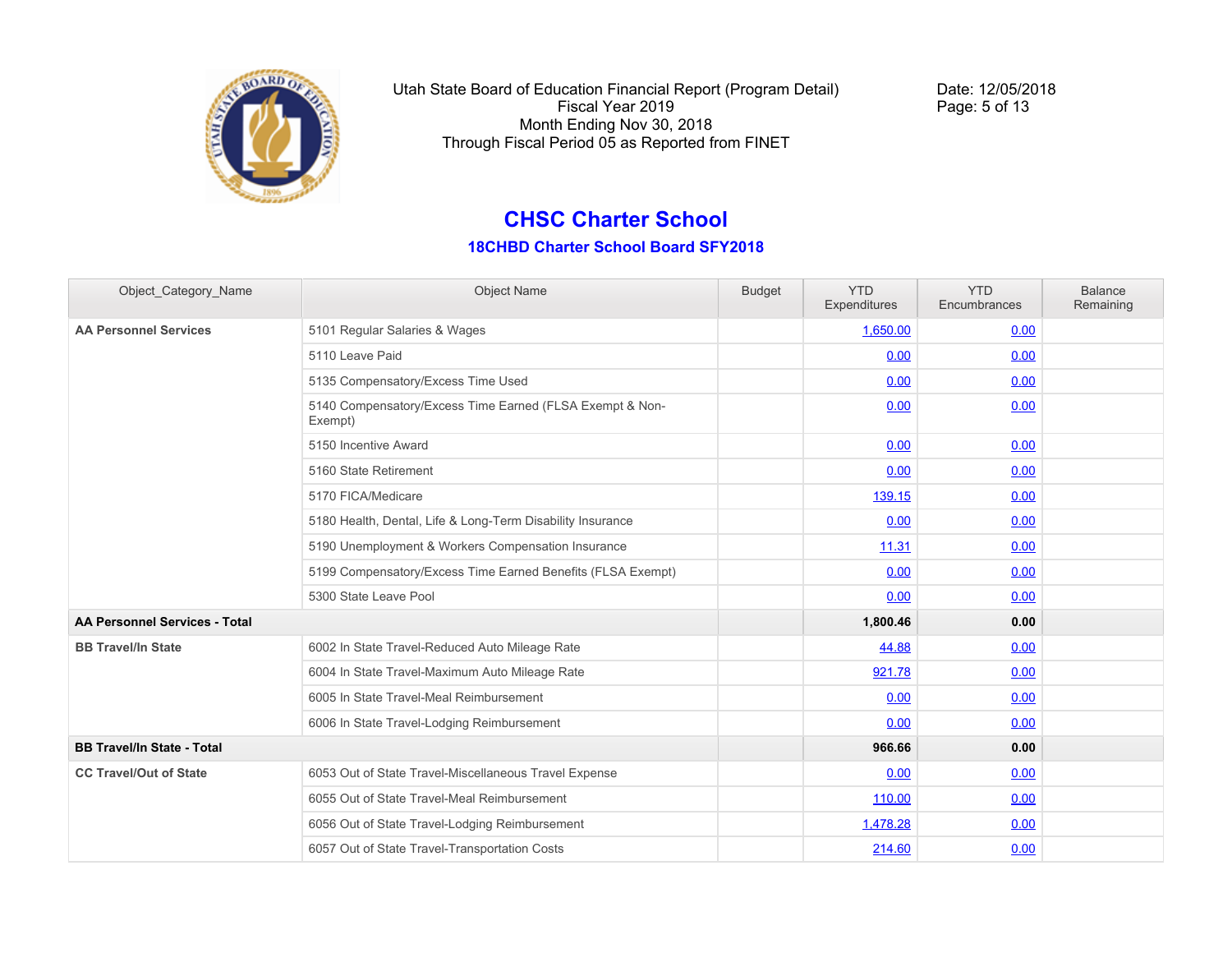

Date: 12/05/2018 Page: 6 of 13

### **CHSC Charter School**

| Object Category Name                  | <b>Object Name</b>                                            | <b>Budget</b> | <b>YTD</b><br>Expenditures | <b>YTD</b><br>Encumbrances | <b>Balance</b><br>Remaining |
|---------------------------------------|---------------------------------------------------------------|---------------|----------------------------|----------------------------|-----------------------------|
| <b>CC Travel/Out of State</b>         | 6062 Out of State Travel-Boards, Councils & Committee Members |               | 0.00                       | 0.00                       |                             |
|                                       | 6098 Out of State Travel-Clearing                             |               | 0.00                       | 0.00                       |                             |
| <b>CC Travel/Out of State - Total</b> |                                                               |               | 1,802.88                   | 0.00                       |                             |
| <b>DD Current Expense</b>             | 6115 Human Resource Services                                  |               | 0.00                       | 0.00                       |                             |
|                                       | 6116 Payroll Services                                         |               | 0.00                       | 0.00                       |                             |
|                                       | 6126 Wireless Communication Service                           |               | 0.00                       | 0.00                       |                             |
|                                       | 6132 Communication Services                                   |               | 0.00                       | 0.00                       |                             |
|                                       | 6136 Postage & Mailing                                        |               | 0.00                       | 0.00                       |                             |
|                                       | 6137 Professional & Technical Services-Non-medical            |               | 15,050.00                  | 15,750.00                  |                             |
|                                       | 6143 Moving Expenses                                          |               | 0.00                       | 0.00                       |                             |
|                                       | 6149 Bottled Water Service                                    |               | 32.58                      | 68.18                      |                             |
|                                       | 6152 Office Furniture Less Than \$5000-Federal Reporting      |               | 0.00                       | 0.00                       |                             |
|                                       | 6161 Rental of Land & Buildings                               |               | 0.00                       | 0.00                       |                             |
|                                       | 6171 Buildings & Grounds-Operating Supplies, Maint & Repairs  |               | 0.00                       | 0.00                       |                             |
|                                       | 6181 Office Supplies                                          |               | 277.18                     | 0.00                       |                             |
|                                       | 6182 Printing & Binding                                       |               | 31.20                      | 0.00                       |                             |
|                                       | 6185 Books & Subscriptions                                    |               | 0.00                       | 0.00                       |                             |
|                                       | 6186 Photocopy Expenses                                       |               | 0.00                       | 0.00                       |                             |
|                                       | 6188 Office Furnishings Less Than \$5000                      |               | 0.00                       | 0.00                       |                             |
|                                       | 6189 Other Small Equipment & Supplies Less Than \$5000        |               | 46.62                      | 140.22                     |                             |
|                                       | 6199 Non-Taxable Uniform Allowances                           |               | 0.00                       | 0.00                       |                             |
|                                       | 6214 Food                                                     |               | 0.00                       | 0.00                       |                             |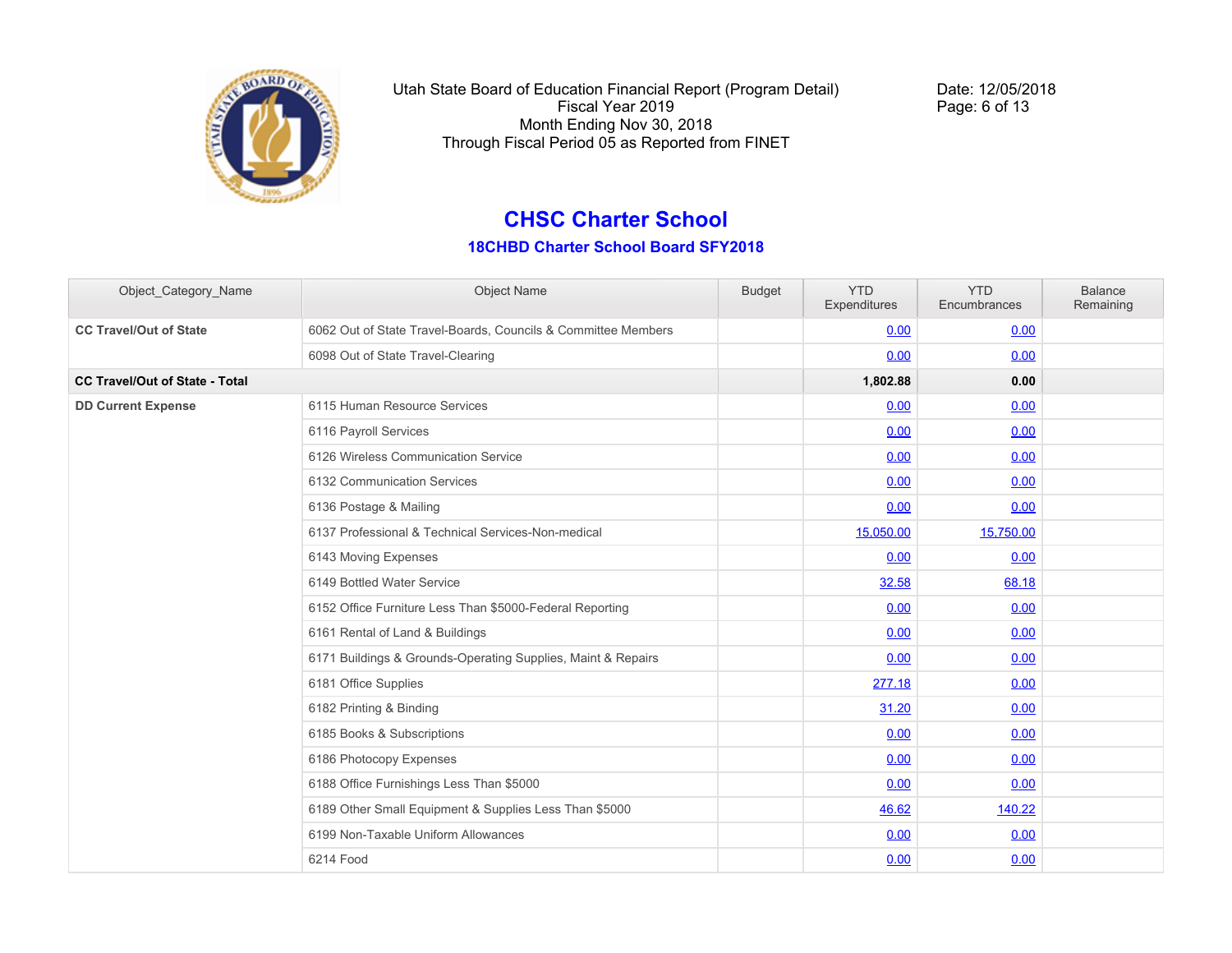

Date: 12/05/2018 Page: 7 of 13

### **CHSC Charter School**

| Object Category Name                              | <b>Object Name</b>                                               | <b>Budget</b> | <b>YTD</b><br>Expenditures | <b>YTD</b><br>Encumbrances | <b>Balance</b><br>Remaining |
|---------------------------------------------------|------------------------------------------------------------------|---------------|----------------------------|----------------------------|-----------------------------|
| <b>DD Current Expense</b>                         | 6260 Purchasing Card Current Expenses                            |               | 0.00                       | 0.00                       |                             |
|                                                   | 6263 Insurance & Bonds                                           |               | 0.00                       | 0.00                       |                             |
|                                                   | 6274 Membership Dues                                             |               | 0.00                       | 0.00                       |                             |
|                                                   | 6276 Conventions, Seminars, Workshops & Committees               |               | 2,500.00                   | 0.00                       |                             |
|                                                   | 6286 Professional Development & Training of Non-State Employees  |               | 0.00                       | 0.00                       |                             |
| <b>DD Current Expense - Total</b>                 |                                                                  |               | 17,937.58                  | 15,958.40                  |                             |
| <b>EE Data Processing Current</b>                 | 6467 Data Processing Hardware Less Than \$5000-Desktop Computer  |               | 0.00                       | 0.00                       |                             |
| <b>Expense</b>                                    | 6468 Data Processing Software Less Than \$5000-Network           |               | 168.00                     | 0.00                       |                             |
|                                                   | 6469 Data Processing Hardware Less Than \$5000-Laptop/Notebook   |               | 90.00                      | 0.00                       |                             |
|                                                   | 6470 Data Processing Hardware Less Than \$5000-Servers           |               | 0.00                       | 0.00                       |                             |
|                                                   | 6595 Data Processing-Software Maintenance by Vendors             |               | 0.00                       | 0.00                       |                             |
| <b>EE Data Processing Current Expense - Total</b> |                                                                  |               | 258.00                     | 0.00                       |                             |
| <b>GG Capital Expenditure</b>                     | 6813 Construction In Progress- General Remodeling & Improvements |               | 0.00                       | 0.00                       |                             |
| <b>GG Capital Expenditure - Total</b>             |                                                                  |               | 0.00                       | 0.00                       |                             |
| <b>HH Other Charges/Pass Through</b>              | 7523 Transfer of Indirect Costs                                  |               | 330.97                     | 0.00                       |                             |
| HH Other Charges/Pass Through - Total             |                                                                  |               | 330.97                     | 0.00                       |                             |
| 18CHBD Charter School Board SFY2018 - Total       |                                                                  | 1,178,600.00  | 23,096.55                  | 15.958.40                  | 1.139.545.05                |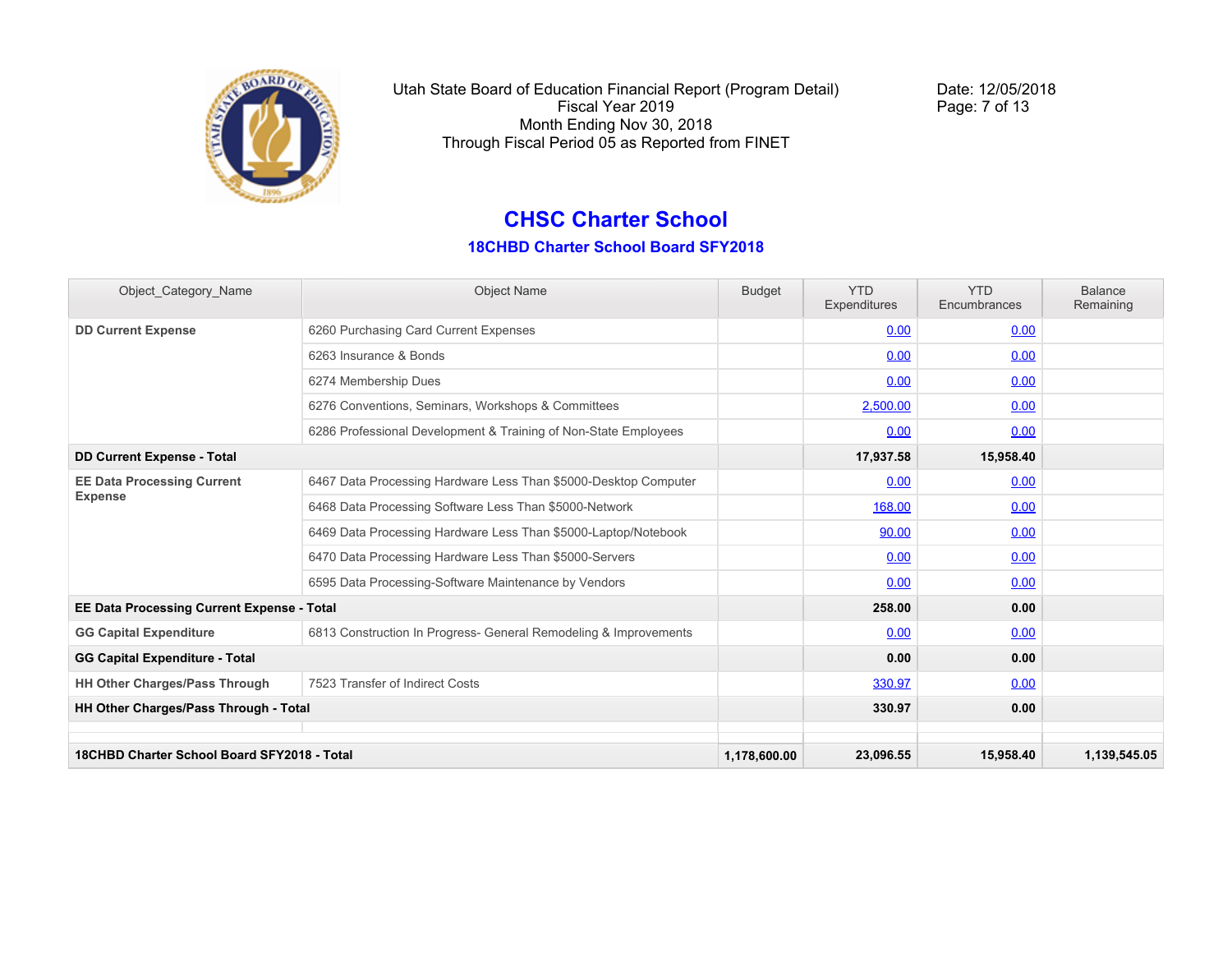

Date: 12/05/2018 Page: 8 of 13

# **CHSC Charter School**

#### **18CHMT Chater School Mentoring SFY2018**

| Object Category Name                  | <b>Object Name</b>                                 | <b>Budget</b> | <b>YTD Expenditures</b> | <b>YTD Encumbrances</b> | <b>Balance Remaining</b> |
|---------------------------------------|----------------------------------------------------|---------------|-------------------------|-------------------------|--------------------------|
| <b>AA Personnel Services</b>          | 5170 FICA/Medicare                                 |               | 0.00                    | 0.00                    |                          |
| AA Personnel Services - Total         |                                                    |               | 0.00                    | 0.00                    |                          |
| <b>BB Travel/In State</b>             | 6002 In State Travel-Reduced Auto Mileage Rate     |               | 0.00                    | 0.00                    |                          |
| <b>BB Travel/In State - Total</b>     |                                                    |               | 0.00                    | 0.00                    |                          |
| <b>CC Travel/Out of State</b>         | 6057 Out of State Travel-Transportation Costs      |               | 0.00                    | 0.00                    |                          |
| <b>CC Travel/Out of State - Total</b> |                                                    |               | 0.00                    | 0.00                    |                          |
| <b>DD Current Expense</b>             | 6137 Professional & Technical Services-Non-medical |               | 5,927.05                | 0.00                    |                          |
|                                       | 6165 Rental of Motor Pool Vehicles                 |               | 0.00                    | 0.00                    |                          |
| <b>DD Current Expense - Total</b>     |                                                    |               | 5,927.05                | 0.00                    |                          |
|                                       |                                                    |               |                         |                         |                          |
|                                       | 18CHMT Chater School Mentoring SFY2018 - Total     | 200,000.00    | 5,927.05                | 0.00                    | 194,072.95               |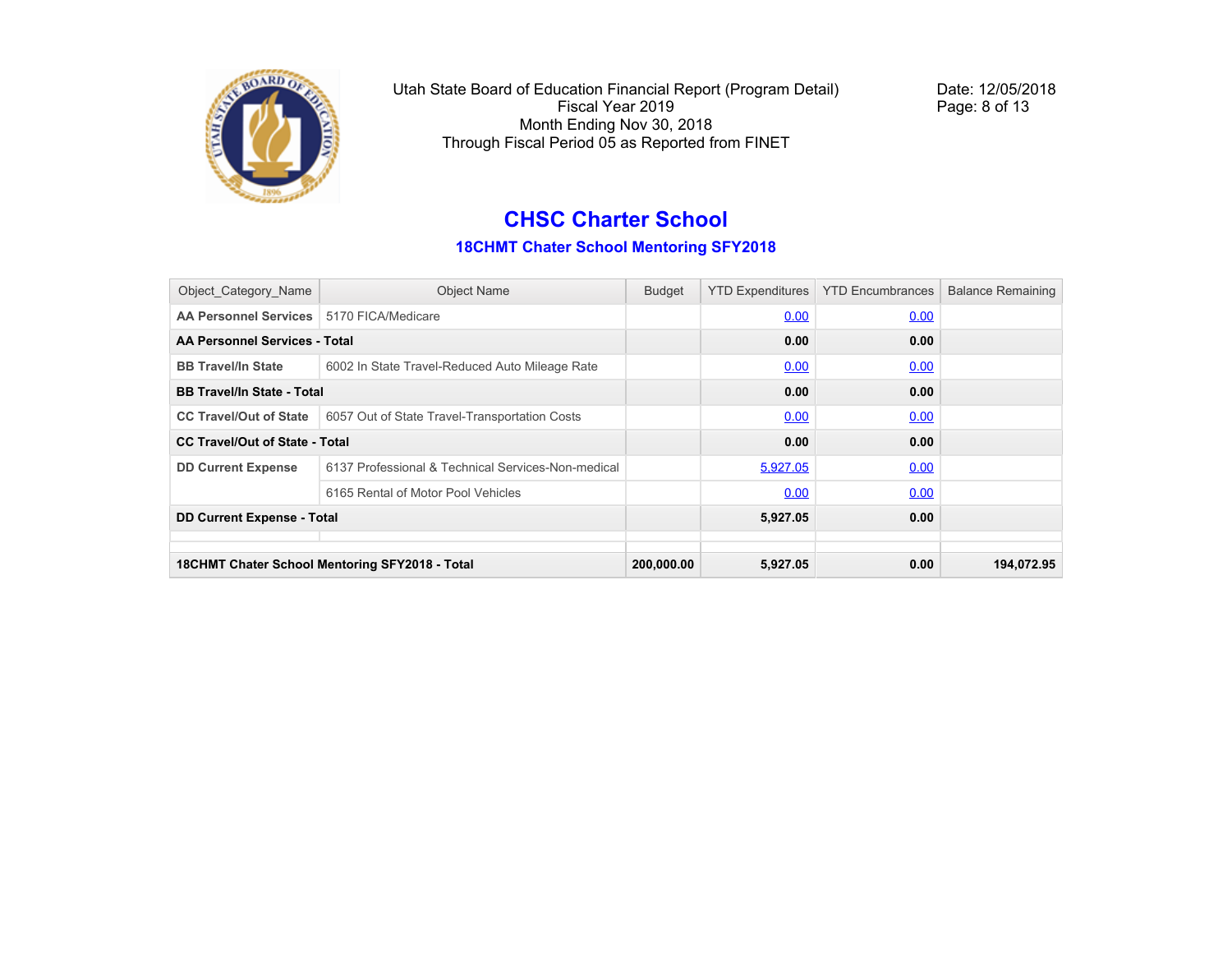

Date: 12/05/2018 Page: 9 of 13

# **CHSC Charter School**

#### **18CHRG Regional Seminars SFY2018**

| Object_Category_Name                     | <b>Object Name</b>                                              | <b>Budget</b> | <b>YTD Expenditures</b> | <b>YTD Encumbrances</b> | <b>Balance Remaining</b> |
|------------------------------------------|-----------------------------------------------------------------|---------------|-------------------------|-------------------------|--------------------------|
| <b>AA Personnel Services</b>             | 5101 Regular Salaries & Wages                                   |               | 0.00                    | 0.00                    |                          |
|                                          | 5110 Leave Paid                                                 |               | 0.00                    | 0.00                    |                          |
|                                          | 5140 Compensatory/Excess Time Earned (FLSA Exempt & Non-Exempt) |               | 0.00                    | 0.00                    |                          |
|                                          | 5160 State Retirement                                           |               | 0.00                    | 0.00                    |                          |
|                                          | 5170 FICA/Medicare                                              |               | 0.00                    | 0.00                    |                          |
|                                          | 5180 Health, Dental, Life & Long-Term Disability Insurance      |               | 0.00                    | 0.00                    |                          |
|                                          | 5190 Unemployment & Workers Compensation Insurance              |               | 0.00                    | 0.00                    |                          |
|                                          | 5199 Compensatory/Excess Time Earned Benefits (FLSA Exempt)     |               | 0.00                    | 0.00                    |                          |
|                                          | 5300 State Leave Pool                                           |               | 0.00                    | 0.00                    |                          |
| AA Personnel Services - Total            |                                                                 |               | 0.00                    | 0.00                    |                          |
| <b>BB Travel/In State</b>                | 6002 In State Travel-Reduced Auto Mileage Rate                  |               | 0.00                    | 0.00                    |                          |
| <b>BB Travel/In State - Total</b>        |                                                                 |               | 0.00                    | 0.00                    |                          |
| <b>DD Current Expense</b>                | 6137 Professional & Technical Services-Non-medical              |               | 50,000.00               | 0.00                    |                          |
| <b>DD Current Expense - Total</b>        |                                                                 |               | 50,000.00               | 0.00                    |                          |
|                                          |                                                                 |               |                         |                         |                          |
| 18CHRG Regional Seminars SFY2018 - Total |                                                                 | 200,000.00    | 50,000.00               | 0.00                    | 150,000.00               |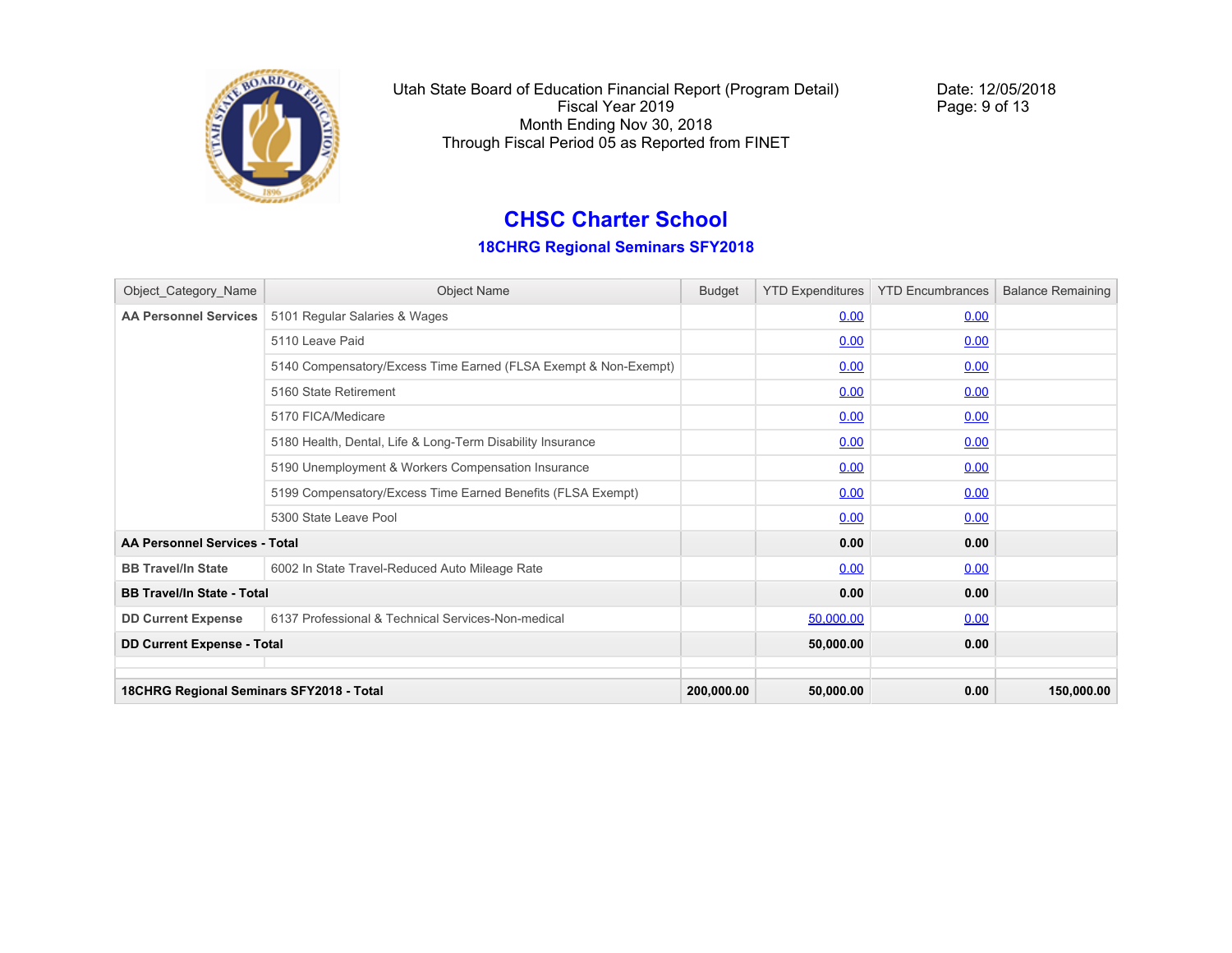

Date: 12/05/2018 Page: 10 of 13

### **CHSC Charter School**

#### **18CHSU 18CHSU Start-up Funds SFY2018**

| Object_Category_Name                  | <b>Object Name</b>                                              | <b>Budget</b> |           | YTD Expenditures   YTD Encumbrances | <b>Balance Remaining</b> |
|---------------------------------------|-----------------------------------------------------------------|---------------|-----------|-------------------------------------|--------------------------|
| <b>AA Personnel Services</b>          | 5101 Regular Salaries & Wages                                   |               | 28,059.10 | 0.00                                |                          |
|                                       | 5110 Leave Paid                                                 |               | 5,117.98  | 0.00                                |                          |
|                                       | 5135 Compensatory/Excess Time Used                              |               | 590.94    | 0.00                                |                          |
|                                       | 5140 Compensatory/Excess Time Earned (FLSA Exempt & Non-Exempt) |               | 0.00      | 0.00                                |                          |
|                                       | 5160 State Retirement                                           |               | 7,020.40  | 0.00                                |                          |
|                                       | 5170 FICA/Medicare                                              |               | 2,507.29  | 0.00                                |                          |
|                                       | 5180 Health, Dental, Life & Long-Term Disability Insurance      |               | 7,041.80  | 0.00                                |                          |
|                                       | 5190 Unemployment & Workers Compensation Insurance              |               | 265.44    | 0.00                                |                          |
|                                       | 5199 Compensatory/Excess Time Earned Benefits (FLSA Exempt)     |               | 0.00      | 0.00                                |                          |
|                                       | 5300 State Leave Pool                                           |               | 1,999.10  | 0.00                                |                          |
| <b>AA Personnel Services - Total</b>  |                                                                 |               | 52,602.05 | 0.00                                |                          |
| <b>BB Travel/In State</b>             | 6001 In State Travel-Short Term Motor Pool Rental               |               | 0.00      | 0.00                                |                          |
|                                       | 6002 In State Travel-Reduced Auto Mileage Rate                  |               | 0.00      | 0.00                                |                          |
|                                       | 6005 In State Travel-Meal Reimbursement                         |               | 0.00      | 0.00                                |                          |
|                                       | 6006 In State Travel-Lodging Reimbursement                      |               | 0.00      | 0.00                                |                          |
| <b>BB Travel/In State - Total</b>     |                                                                 |               | 0.00      | 0.00                                |                          |
| <b>CC Travel/Out of State</b>         | 6053 Out of State Travel-Miscellaneous Travel Expense           |               | 0.00      | 0.00                                |                          |
|                                       | 6055 Out of State Travel-Meal Reimbursement                     |               | 0.00      | 0.00                                |                          |
|                                       | 6056 Out of State Travel-Lodging Reimbursement                  |               | 0.00      | 0.00                                |                          |
|                                       | 6057 Out of State Travel-Transportation Costs                   |               | 0.00      | 0.00                                |                          |
| <b>CC Travel/Out of State - Total</b> |                                                                 |               | 0.00      | 0.00                                |                          |
| <b>DD Current Expense</b>             | 6115 Human Resource Services                                    |               | 0.00      | 0.00                                |                          |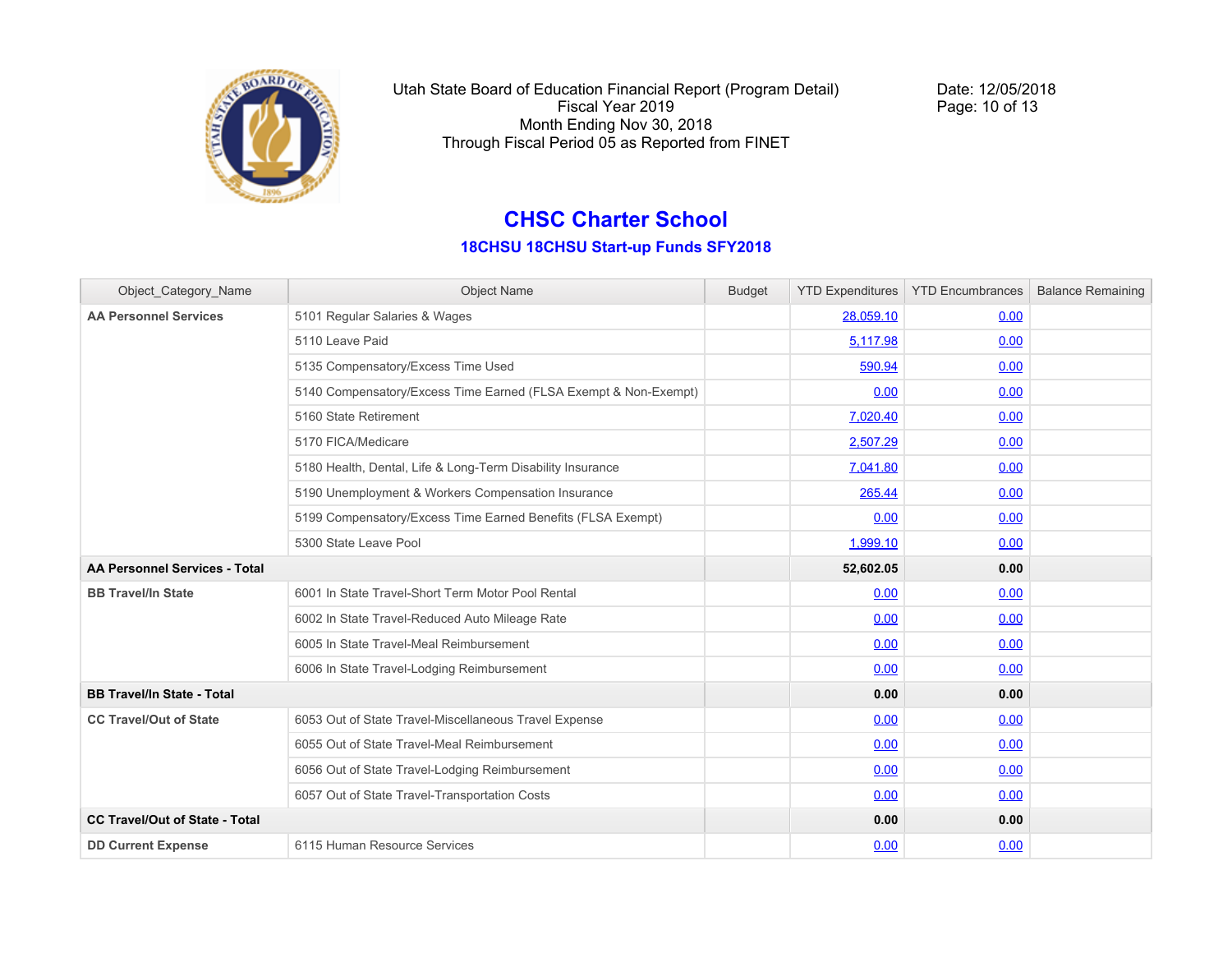

Date: 12/05/2018 Page: 11 of 13

# **CHSC Charter School**

#### **18CHSU 18CHSU Start-up Funds SFY2018**

| Object_Category_Name                         | <b>Object Name</b>                                              | <b>Budget</b> | <b>YTD Expenditures</b> | <b>YTD Encumbrances</b> | <b>Balance Remaining</b> |
|----------------------------------------------|-----------------------------------------------------------------|---------------|-------------------------|-------------------------|--------------------------|
| <b>DD Current Expense</b>                    | 6116 Payroll Services                                           |               | 0.00                    | 0.00                    |                          |
|                                              | 6132 Communication Services                                     |               | 29.18                   | 0.00                    |                          |
|                                              | 6137 Professional & Technical Services-Non-medical              |               | 0.00                    | 1,750.00                |                          |
|                                              | 6161 Rental of Land & Buildings                                 |               | 0.00                    | 0.00                    |                          |
|                                              | 6171 Buildings & Grounds-Operating Supplies, Maint & Repairs    |               | 0.00                    | 0.00                    |                          |
|                                              | 6286 Professional Development & Training of Non-State Employees |               | 0.00                    | 0.00                    |                          |
| <b>DD Current Expense - Total</b>            |                                                                 |               | 29.18                   | 1,750.00                |                          |
| <b>HH Other Charges/Pass Through</b>         | 7511 State Distributions to LEAs                                |               | 511,606.00              | 0.00                    |                          |
|                                              | 7523 Transfer of Indirect Costs                                 |               | 11,647.42               | 0.00                    |                          |
| HH Other Charges/Pass Through - Total        |                                                                 |               | 523,253.42              | 0.00                    |                          |
|                                              |                                                                 |               |                         |                         |                          |
| 18CHSU 18CHSU Start-up Funds SFY2018 - Total |                                                                 | 2,300,000.00  | 575,884.65              | 1,750.00                | 1,722,365.35             |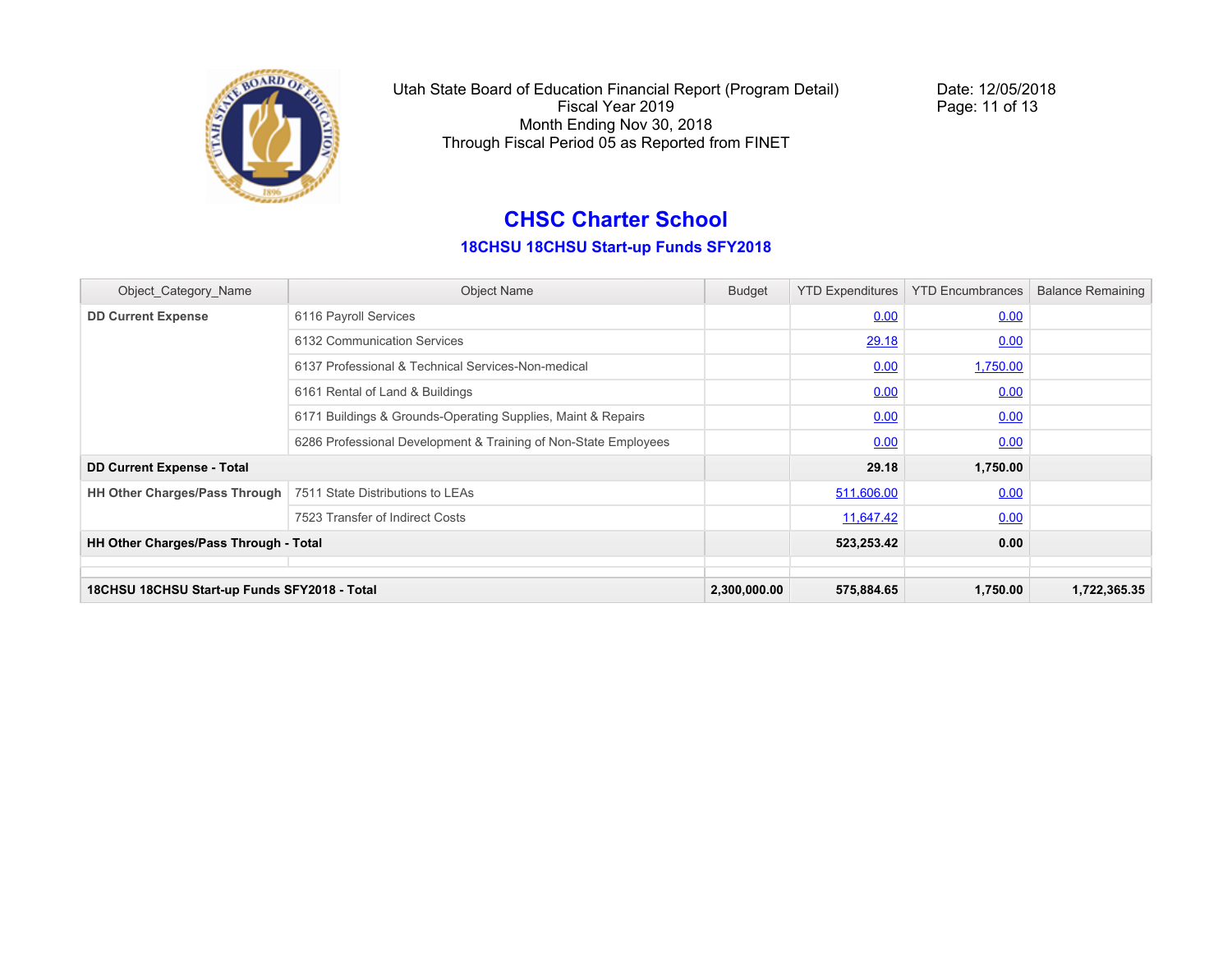

Date: 12/05/2018 Page: 12 of 13

### **CHSC Charter School**

**19CHBD 19CHBD Charter School Board SFY2019**

| Object Category Name                  | <b>Object Name</b>                                              | <b>Budget</b> |           | <b>YTD Expenditures</b>   <b>YTD Encumbrances</b> | <b>Balance Remaining</b> |
|---------------------------------------|-----------------------------------------------------------------|---------------|-----------|---------------------------------------------------|--------------------------|
| <b>AA Personnel Services</b>          | 5101 Regular Salaries & Wages                                   |               | 31,390.25 | 0.00                                              |                          |
|                                       | 5110 Leave Paid                                                 |               | 2,788.96  | 0.00                                              |                          |
|                                       | 5140 Compensatory/Excess Time Earned (FLSA Exempt & Non-Exempt) |               | 644.62    | 0.00                                              |                          |
|                                       | 5160 State Retirement                                           |               | 7,767.47  | 0.00                                              |                          |
|                                       | 5170 FICA/Medicare                                              |               | 2,582.22  | 0.00                                              |                          |
|                                       | 5180 Health, Dental, Life & Long-Term Disability Insurance      |               | 5,727.04  | 0.00                                              |                          |
|                                       | 5190 Unemployment & Workers Compensation Insurance              |               | 273.44    | 0.00                                              |                          |
|                                       | 5199 Compensatory/Excess Time Earned Benefits (FLSA Exempt)     |               | 225.93    | 0.00                                              |                          |
|                                       | 5300 State Leave Pool                                           |               | 2,023.42  | 0.00                                              |                          |
| AA Personnel Services - Total         |                                                                 |               | 53,423.35 | 0.00                                              |                          |
| <b>BB Travel/In State</b>             | 6001 In State Travel-Short Term Motor Pool Rental               |               | 64.96     | 0.00                                              |                          |
|                                       | 6002 In State Travel-Reduced Auto Mileage Rate                  |               | 9.24      | 0.00                                              |                          |
|                                       | 6006 In State Travel-Lodging Reimbursement                      |               | 300.00    | 0.00                                              |                          |
| <b>BB Travel/In State - Total</b>     |                                                                 |               | 374.20    | 0.00                                              |                          |
| <b>CC Travel/Out of State</b>         | 6055 Out of State Travel-Meal Reimbursement                     |               | 316.00    | 0.00                                              |                          |
|                                       | 6056 Out of State Travel-Lodging Reimbursement                  |               | 2,149.92  | 0.00                                              |                          |
|                                       | 6057 Out of State Travel-Transportation Costs                   |               | 185.39    | 0.00                                              |                          |
| <b>CC Travel/Out of State - Total</b> |                                                                 |               | 2,651.31  | 0.00                                              |                          |
| <b>DD Current Expense</b>             | 6126 Wireless Communication Service                             |               | 646.58    | 0.00                                              |                          |
|                                       | 6132 Communication Services                                     |               | 175.07    | 0.00                                              |                          |
|                                       | 6136 Postage & Mailing                                          |               | 0.46      | 0.00                                              |                          |
|                                       | 6181 Office Supplies                                            |               | 46.20     | 0.00                                              |                          |